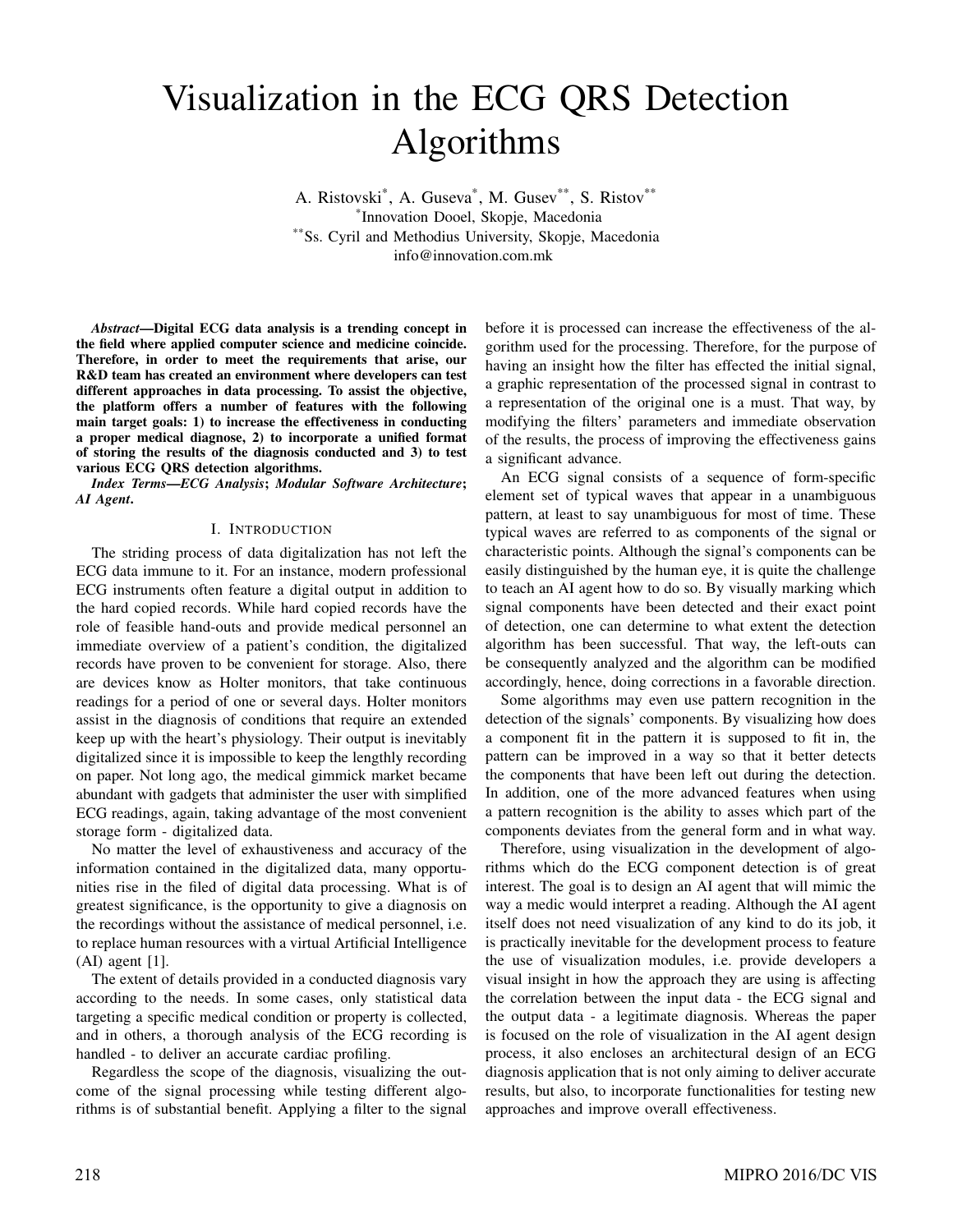The paper is organized as follows. The architectural design of the solution is given in Section II. Section III describes the architectural modules in detail and explains how the visualization has been implemented how it assists the process of devising the detection algorithms. An overview of existing related work is handed in Section IV. Section V discusses the conclusions and directions for future work.

### II. ARCHITECTURAL DESIGN

The features of a tool designed for delivering an ECG diagnosis are incorporated into the modules of a system with modular software architecture. Such design allows the advantages of distributed development, code re-usability and modular transparency, hence, the integration of new functionalities and the upgrade of existing ones can be done easily.

The process of AI agent assisted diagnosing is very close to how a medic would act upon doing so, with respect to the steps needed to utilize the input and output formats that make a notable exception. The whole routine consist of several stages. These include:

- Unpacking and interpreting the ECG recording, whatever the file format;
- Pinpointing the signal components of the signal:
	- P waves;
	- QRS complexes;
	- T waves;
- Analise the constellation and form of the signal components;
- Set a medical diagnosis;
- Save the annotations;

In addition, the system is capable to evaluate the effectiveness of the applied algorithm on an extensive database of patients. It responds with several key effectiveness indicators, such as *detection rate* (percentage of detected features), *hit rate* (percentage of correctly detected features), *miss rate* (percentage of incorrectly detected features), and also the *extra rate* (percentage of extra determined features, which are not recognized by a human and have to be eliminated). This module is efficient in recognizing those parts of the ECG which caused problems (extra features or misses) and a user can automatically analyze them and improve the algorithm by customizing and adapting its parameters.

The product reviewed in this paper has been designed in accordance with the stages of ECG analysis numbered above and is using a separate software module for each stage. Guidelines for pragmatic processing and several assisting visualization modules are also designed in accordance with the concept of modular architecture. They have been offered at disposal in order to make the whole process simpler and more transparent for developers. Although the architecture makes a notably pragmatic solution for the problem, what is more important is that it excels at increasing the effectiveness of the diagnostic capabilities.

The overall architecture of the system is presented in Fig. 1. The next section gives a description on how each module deals



Fig. 1. An overview of the system's architecture

with the problems in respect, and, moreover, focuses on the interest of implementing the modules for visualization.

#### III. FUNCTIONAL DESCRIPTION

One of the fundamental ideas for an application with such architecture is interoperability. That is achieved by allowing data input in different file formats, hence, making it possible for the application to process output data from a variety of ECG sensors. The application's *input module* handles the different data representations containing the actual ECG signal, so that the data is given a unified composition - an inevitable prerequisite for the next stage of the analysis.

There are several standard medical record data formats for storing and retrieving ECG files. Although most of them are XLM based, still there are examples of binary files, such as those used by PhysioNet open source library [2]. The most profound is maybe the USA FDA standard HL7 [3] that specifies annotated ECGs and provides means to systematically evaluate the ECG waveforms and measurement locations. Bond et al. [4] review nine different formats used to store the ECG, such as SCP-ECG, DICOM-ECG, and HL7 aECG. The input module also does the consolidation of additional record information, such as sensor ID, time stamp, location, type of ECG lead being analyzed [5] and alike.

The *ECG signal visualization module* incorporated into the application's GUI is an important module for visualization of the ECG signal. By the means of this feature, the developers have an immediate insight on how does the analog representation of the digital signal look like, as if looking at a hard copied ECG recording.

Therefore, this visualization module is responsible for displaying the consolidated ECG signal. The OpenGL libraries [6] have been used for the purpose of visualizing the data. Since the development environment has incorporated the C# programming language, a wrapper for the OpenGL libraries is needed. The choice of OpenGL wrapper has come down to the OpenTK wrapper [7], superseding the Tao Framework [8].

The application interface displays the additional information of the ECG signal and highlights the analog representation of the ECG signal in a standard ECG graph paper surrounding [9]. A standard record duration of 10 and 30 seconds are the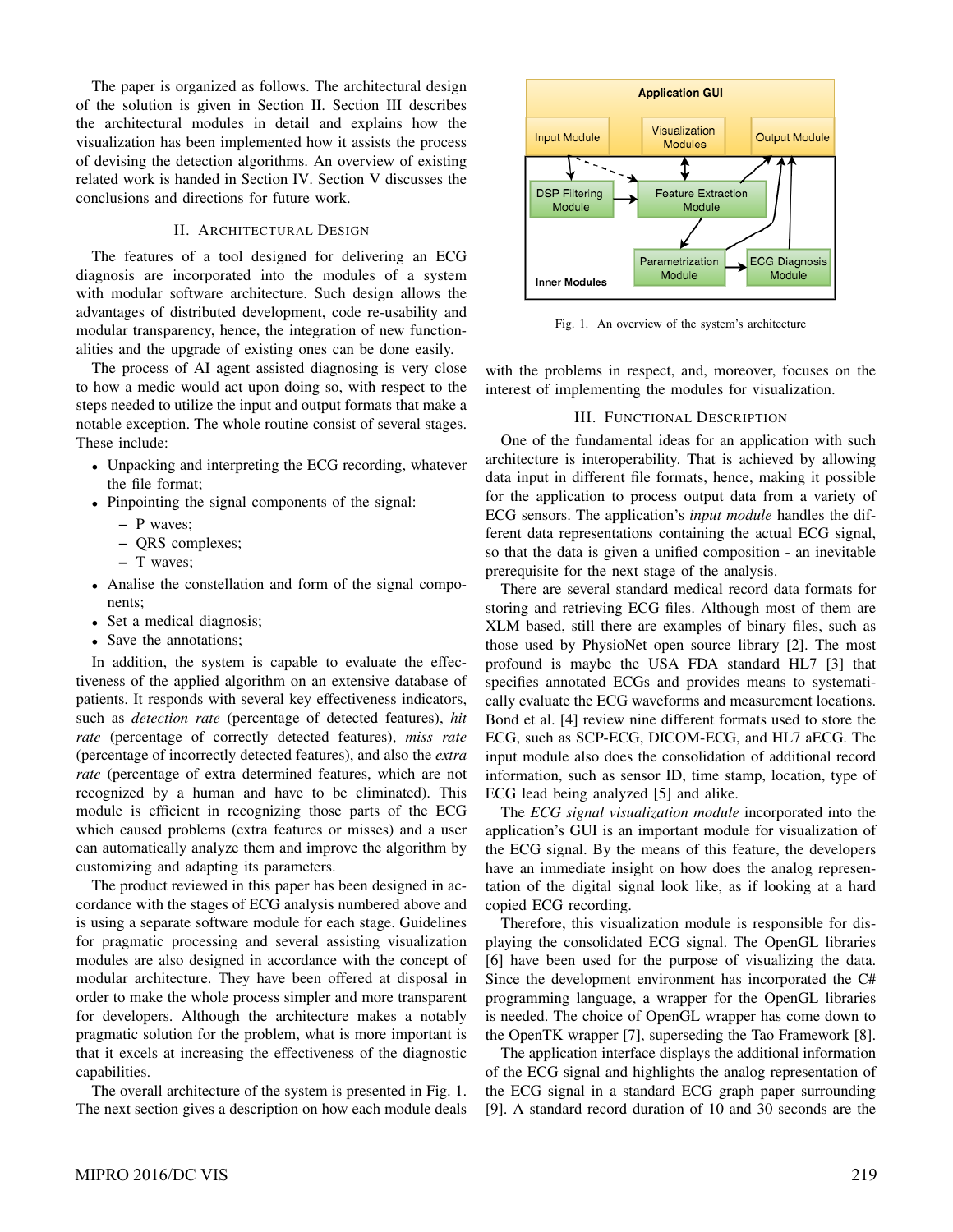

Fig. 2. A snapshot of the signal visualization GUI component

most common length of an ECG record, as the information contained within a 10 seconds reading is sufficient for a standard diagnosis. Moreover, records with these lengths are optimal in terms of appearance since longer records would make the visualized signal appear cluttered.

However, records with longer duration are not nonexistent. Certain diagnosis types require readings that last up to half an hour. Visualization of such records has been also supported, by enabling transition between consecutive 10 second strips, thus, maintaining optimal appearance.

The size of the visualization component in the Graphical User Interface (GUI) is scalable, so that it adapts to the dimensions it is supposed to have, hence, the ECG recording being displayed scales up to provide maximum clarity and visibility. The height of the graph paper squares scales up as well, to conform with the signal's amplitude. Optionally, a zero amplitude line can be displayed as well.

The *DSP module* is another auxiliary application module used for filtering the digital signal from noise. The effectiveness of the upcoming second phase of ECG analysis can be significantly improved by applying a filter to the signal. The filtering can realize various DSP methods, such as, interpolation, moving average, regressive filters, differential filtering, wavelets, discrete Fourier transformations, etc. The module allows use of a combination of any of these filters and customizing their parameters.

The processed signal is at request displayed within the same visualization module, next to the original signal - in order to give the developer an insight of how applying the filter and changing the filters' parameters is affecting the signal. The GUI component is shown on Fig. 2. The way the ECG signal visualization module and the DSP module improve the effectiveness is shown on Fig. 3.

The second phase involves *the feature extraction module* used for detection and localization of the signal components. The easiest way of doing this is to conduct a QRS complex detection first, as this signal component has the most distinctive form and is the easiest to pick up out of the ECG recording. The other two components, the P waves and T waves, can be optionally detected as well - by conducting a look up for one of each in the interval between two neighbor QRS



Fig. 3. An iterative process on how the ECG signal visualization improves the overall effectiveness

complexes. This stage can be done in a number of different ways: by analyzing the signal's curve slopes, by using pattern recognition, by looking for a local maximum at predefined intervals, etc. It is up to the developer to make an assessment which approach is of greatest interest. All the detected signal components are then collected in a logical structure, referred to as ECG signal component annotations, where an annotation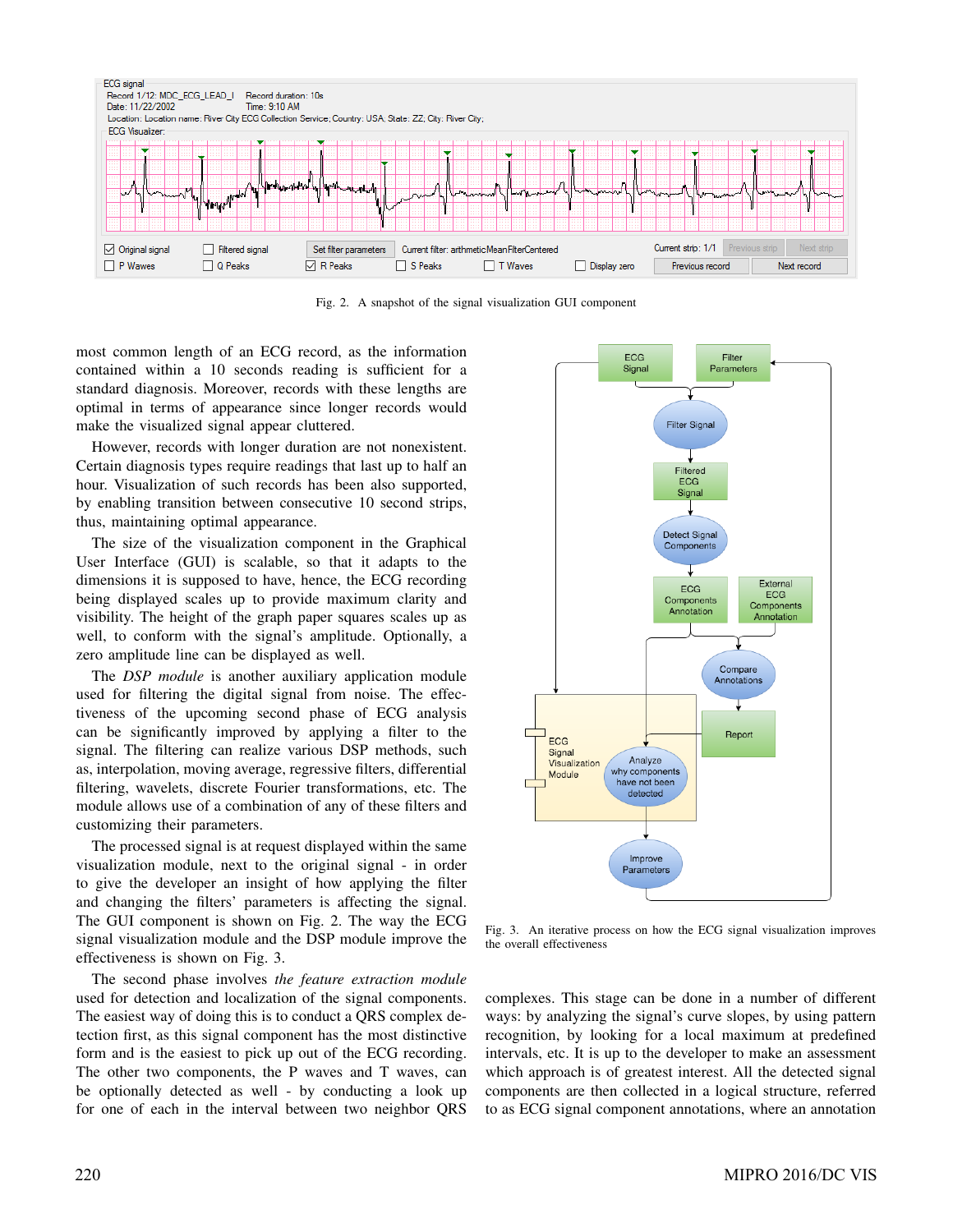

Fig. 4. An iterative process on how the pattern visualization model improves the overall effectiveness

consist of the following couple: component index (time stamp) and component amplitude.

In case of using a pattern recognition, the feature extraction module displays the pattern and the signal component entering the pattern. Because there are multiple components detected, this module enables selection of the signal component displayed on the ECG pattern visualization module. In case of undetected component, a specific part of the signal can be put on display under the pattern so that the pattern can be modified in order to better detect the components. This process is explained on Fig. 4.

In case of using the expert system to diagnose a streaming data from an ECG sensor as a web service, the feature extraction module offers an excellent opportunity to tune and customize various filter and feature extraction parameters of the algorithms to match the specifics of the person.

The ECG signal visualization module can also help with testing the effectiveness of stage two by specifically marking the signal components, i.e. by indicating which components have been successfully detected and which have not. The application's interface offers selection of the signal components that are being displayed. For each type of components, if specified for display, an indicator is drawn right above their positions.



Fig. 5. A snapshot of the ECG component detection visualization

The feature is shown on Figure 5.

After the signal's components have been temporally pinpointed (localized), the third phase is realized by the *parametrization module*. It features two types of analysis: obtaining temporal parameters and obtaining vector polarization parameters. The temporal parameters' analysis starts with the calculation of typical component intervals. These intervals optionally include: PR, QRS, QT, PP and RR interval duration. Out of that data, additional temporal components are derived, such as Beats Per Minute (BPM), Heart Rate Variation (HRV), Beat Fluctuation (BFx), SDNN and other related parameters [10]. Then, the form of the signal components is being investigated into for the vector polarization analysis. Although there is small number of options how the parametrization can be done, since it comes down to a standard medical approach, the way the component extraction is handled offers significant flexibility and is, in fact, very similar to how the second phase - the component detection, is accomplished, as the signal's amplitude is taken into consideration. In case of having only one lead in the ECG recording, very little relevant information can be given for the vector polarization, because the vector polarization is a derived compound from several leads that make up the QRS phasor [5]. Therefore, when processing one lead record, the vector polarization comprises only parameters such as abnormal amplitude levels and component width.

The fourth phase consists of the *diagnosis module* that can closely correlate to how a cardiologist would conduct the ECG analysis. The information collected at the third phase is being used - a combination of a number of parameters, would trigger a medical condition marker. All the triggered markers are then reasoned into a closing composite diagnosis.

Eventually, all the information gathered at the previous phases: the ECG signal and the additional ECG record data (phase one), the ECG component annotations (phase two), the typical ECG parameters (phase three) and the ECG diagnosis (phase four) are consolidated within the *output module* into an output file. Once again, it is up to the developer to determine which information is of interest and needs to be included in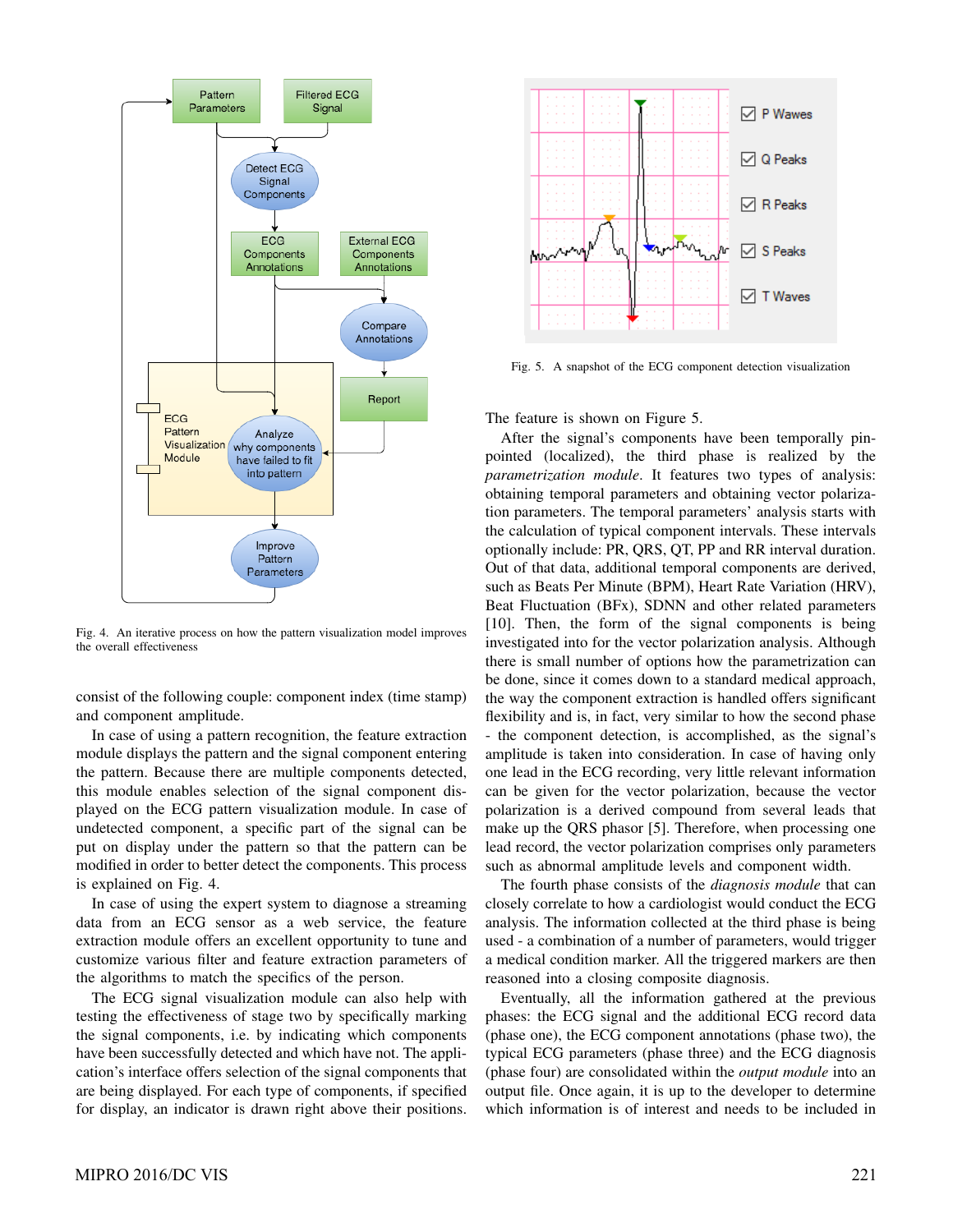the output. The output data can then be stored into a data base, sent through a network channel or stored locally as an individual file.

Additional functionality of the final phase is the effectiveness check. There are databases that in addition to the ECG recordings offer supplemental component annotations. The annotations generated by the developed system and the pregenerated annotations supplemented to the ECG recordings from the databases can be automatically compared, via another auxiliary module, inbuilt in the output module. An extensive report of such comparison optionally accompanies the output file, and it includes analysis of the effectiveness indicators, such as the detection rate, hit rate, miss rate and extra rate.

The application has a fully functional Graphical User Interface (GUI) that allows the developer to have an actual overview of the diagnosis given, as well as interfaces for handling the application's input and output, a debug window and a status pane, as shown on Figure 6. There are additional interfaces for customizing the parameters used during the component detection process and for customizing the parameters used for the signal filtering.

## IV. RELATED WORK

There are several tools that help ECG diagnosis, and most of them are open source software packages or offered as web application. ECG has been attracting the researchers a lot and even the mathematical toolkits Mathematica [11] and MatLab [12] offer extensions for ECG interpretation.

PhysioNet [13] have developed a large collection of software for viewing, analyzing, and creating recordings of physiologic signals, and their product Wave is a visual tool that enables an extensible interactive graphical environment for manipulating sets of digitized signals with optional annotations.

An ECG simulator is a device, which can simulate ECG signals recorded previously in the real time mode [14]. The main goal of ECG simulators is to convert the digital ECG signals to analogue counterparts, which have been created in a computer graphic environment [15]. The ECG Simulator enables analysis and study of normal and abnormal ECG waveforms without actually using the ECG machine. One can simulate any given ECG waveform using the ECG Simulator [16]. This simulator can be used both for clinical training of doctors as well as for design, development and testing of automatic ECG machine without having real subject for this purpose.

Most of the simulators on the market are offering services for training of readings of ECG and similar practical clinical skills. Nilsson et al. [17] propose a web-based ECGinterpretation program for undergraduate medical students. Lu et al. [18] designed a tool for modeling and simulation of electrophysiology. Kaur describes a simulator [14] that produces realistic ECG with the possibility of including other biological signals, e.g. blood pressure.

In the literature, software-based ECG simulators have been developed by the help of different programming languages such as Java, C++, C#, and MATLAB. Oefinger et al. proposed a web service Java and CGI-based, which can plot ECG signals in the ECG database called Physionet [19]. Kartnik designed a MATLAB based ECG simulator [16], which can generate normal lead II ECG wave forms.

Another example of a web-based ECG simulator is the "The Six Second ECG Simulator" [20]. The simulator "simECG" was developed using C++ language [21]. Additionally, an ECG simulator of particular interest is WebECG [22] where various ECG signals can be generated and plotted in 3-dimensional view with zooming and moving.

Therefore, most of the related available products are in fact ECG simulators, meant for medical training of medical personnel or medical software developers. However, the system proposed in this paper would assist the medical software developers in a unique way. That is, not for training individuals on how to read and interpret ECG recordings, but to enable developers to design approaches for digital ECG processing and analysis. On the other hand, the proposed solution has functional similarities to other applications meant for diagnosis, such as the products by PhysioNet.

#### V. CONCLUSION AND FUTURE WORK

This developers' environment has been built so that it meets the needs of an ongoing project. The project involves analysis of ECG data recorded by a set of wearable ECG sensors. An AI agent serves the sensors and is capable of detecting any abnormalities in the subject's cardiac condition and also, capable of preventing critical scenarios on time.

So far, the application has substantially contributed to improving the effectiveness of the component detection in a number of ways: by improving the pattern recognition approach and by testing different component detection methods, by contributing in the analysis of how different filters affect the original signal, by following a strict component based architecture which increases the code re-usability in case of transitioning to other platforms.

One of the features that this tool offers is the transitioning from a desktop application to a web service. This is of high interest, because that way out R&D team could continue working on a fully web based platform, hence, make the corrections to the web server that is in charge of the processing of incoming ECG records without much effort.

Howbeit, a greater variety of filters can be implemented, so that the users can choose one or combination of several, all in order to increase the accuracy of the diagnostics. At the same time, most of the added features have an effect that can be seen "on the go" - all thanks to the visualizer module.

To conclude, although the software was designed for a specific cause, it can easily be re-purposed or upgraded with functionalities, all due to its architectural modularity. It is a product that is not of exclusive interest to the team that build it, but assists the work of others that deal with similar challenges.

The main benefit of this tool is the possibility to fine tune the parameters for DSP filtering and feature extraction in the ECG detection and, therefore, customize it towards a specific